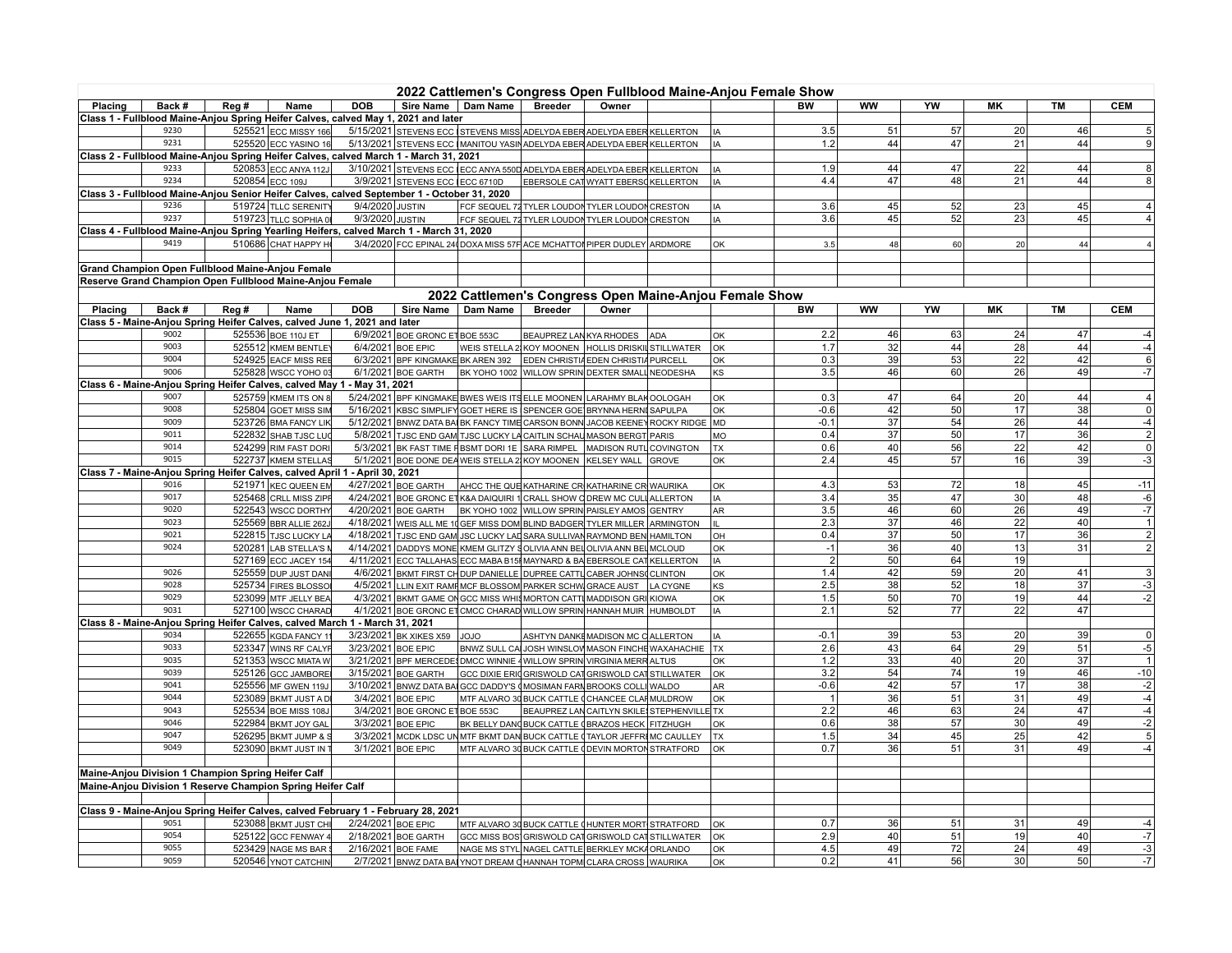|         | 9061                                                                                         |                | 523128 DUP JELLY YUM  |                    | 2/2/2021 BOE EPIC              |                                                                                                   | CMCC YUM 105 DUPREE CATTL CASE CONLEY SULPHUR      |                                  |                                                       | lок                                                  | 0.8            | 38              | 57            | 29              | 48        |                                                           |
|---------|----------------------------------------------------------------------------------------------|----------------|-----------------------|--------------------|--------------------------------|---------------------------------------------------------------------------------------------------|----------------------------------------------------|----------------------------------|-------------------------------------------------------|------------------------------------------------------|----------------|-----------------|---------------|-----------------|-----------|-----------------------------------------------------------|
|         |                                                                                              |                |                       |                    |                                |                                                                                                   |                                                    |                                  |                                                       |                                                      |                |                 |               |                 |           |                                                           |
|         | Maine-Anjou Division 2 Champion Spring Heifer Calf                                           |                |                       |                    |                                |                                                                                                   |                                                    |                                  |                                                       |                                                      |                |                 |               |                 |           |                                                           |
|         | Maine-Anjou Division 2 Reserve Champion Spring Heifer Calf                                   |                |                       |                    |                                |                                                                                                   |                                                    |                                  |                                                       |                                                      |                |                 |               |                 |           |                                                           |
|         |                                                                                              |                |                       |                    |                                |                                                                                                   |                                                    |                                  |                                                       |                                                      |                |                 |               |                 |           |                                                           |
|         | Class 10 - Maine-Anjou Winter Heifer Calves, calved November 1 - December 31, 2020           |                |                       |                    |                                |                                                                                                   |                                                    |                                  |                                                       |                                                      |                |                 |               |                 |           |                                                           |
|         | 9065                                                                                         |                |                       |                    |                                | 521077 LJR MS BENA 1 12/15/2020 BBR RUMOR MILJR MS UNLIMIT JACKSON CATT HOLLIS DRISKIL STILLWATER |                                                    |                                  |                                                       | lok                                                  | 1.7            | 29              | 40            | 26              | 41        |                                                           |
|         | Class 11 - Maine-Anjou Fall Heifer Calves, calved September 1 - October 31, 2020             |                |                       |                    |                                |                                                                                                   |                                                    |                                  |                                                       |                                                      |                |                 |               |                 |           |                                                           |
|         | 9071                                                                                         |                | 519033 BK JG HONEY R  | 10/2/2020 BOE EPIC |                                |                                                                                                   |                                                    |                                  | CMCC COLOR FBUCK CATTLE (ABREE BELCHE BLAKESBURG   IA |                                                      | 0.7            | 37              | 56            | 29              | 48        | $\overline{2}$                                            |
|         | 9073                                                                                         |                | 519862 BK JG HAPPY R  | 9/28/2020 BOE EPIC |                                |                                                                                                   | CMCC COLOR FBUCK CATTLE CABBY BURKHAN MIAMI        |                                  |                                                       | <b>TX</b>                                            | 0.9            | 38              | 56            | 29              | 48        | $\overline{\mathbf{0}}$                                   |
|         | 9074                                                                                         |                | 519036 BK HEARTSTRI   | 9/15/2020 BOE EPIC |                                |                                                                                                   | BUCK BK CHRIS BUCK CATTLE (JAELIN WOLFIN LEXINGTON |                                  |                                                       | NE                                                   | 0.8            | 38              | 54            | 26              | 46        | $-3$                                                      |
|         | 9076                                                                                         |                | 519060 DUP HOT TOPIO  |                    | 9/1/2020 BOE EPIC              |                                                                                                   | BK BOAK XPER DUPREE CATTL NEELY DAVIS WHEELER      |                                  |                                                       | l TX                                                 | 1.7            | 34              | 51            | 26              | 35        | $-2$                                                      |
|         |                                                                                              |                |                       |                    |                                |                                                                                                   |                                                    |                                  |                                                       |                                                      |                |                 |               |                 |           |                                                           |
|         | Maine-Anjou Division 3 Champion Fall Heifer Calf                                             |                |                       |                    |                                |                                                                                                   |                                                    |                                  |                                                       |                                                      |                |                 |               |                 |           |                                                           |
|         | Maine-Anjou Division 3 Reserve Champion Fall Heifer Calf                                     |                |                       |                    |                                |                                                                                                   |                                                    |                                  |                                                       |                                                      |                |                 |               |                 |           |                                                           |
|         |                                                                                              |                |                       |                    |                                |                                                                                                   |                                                    |                                  |                                                       |                                                      |                |                 |               |                 |           |                                                           |
|         |                                                                                              |                |                       |                    |                                |                                                                                                   |                                                    |                                  |                                                       |                                                      |                |                 |               |                 |           |                                                           |
|         | Class 12 - Maine-Anjou Late Summer Yearling Heifers, calved July 1 - August 31, 2020<br>9077 |                |                       |                    |                                |                                                                                                   |                                                    |                                  |                                                       |                                                      |                |                 |               |                 |           |                                                           |
|         |                                                                                              |                | 520275 CRSW XACTLY    |                    |                                | 8/8/2020 ALL THAT MATT BMWC XACTLY CHANCE SWEE KOBLE LEWIS RYAN                                   |                                                    |                                  |                                                       | lok                                                  | 2.9            | 42              | 53            | 18 <sup>1</sup> | 40        | $-2$                                                      |
|         | Class 13 - Maine-Anjou Early Summer Yearling Heifers, calved May 1 - June 30, 2020           |                |                       |                    |                                |                                                                                                   |                                                    |                                  |                                                       |                                                      |                |                 |               |                 |           |                                                           |
|         | 9078                                                                                         |                | 516434 KMEM SAMMI 3   |                    |                                | 6/16/2020 JAYM MINN HYEMISS ALI 304F ELLE MOONEN OLIVIA ANN BEL MCLOUD                            |                                                    |                                  |                                                       | lок                                                  |                |                 | Not Available |                 |           |                                                           |
|         | 9399                                                                                         |                | 515521 WSCC WINNIE    |                    |                                | 6/6/2020 DADDYS MONE DMCC WINNIE 4 WILLOW SPRIN LANEY OSBON WESLEY                                |                                                    |                                  |                                                       | l AR                                                 | 0.6            | 39              | 46            | 15              | 34        | $\mathsf 3$                                               |
|         | 9079                                                                                         |                | 512288 CFF SMORES     |                    |                                | 6/3/2020 BNWZ DATA BAI BK CALLIOPE 5 LILLIAN CHRIST LILLIAN CHRIST PURCELL                        |                                                    |                                  |                                                       | lок                                                  | 1.2            | 40              | 57            | 26              | 46        | $-3$                                                      |
|         | 9081                                                                                         |                | 516030 CRLL MISS HOL  |                    |                                | 5/10/2020 GOET DRIVING K&A DAIQUIRI 1 CRALL SHOW C ELAINA ROZEN BUSSEY                            |                                                    |                                  |                                                       | l IA                                                 | 1.9            | 24              | 28            | 31              | 43        | $-1$                                                      |
|         |                                                                                              |                |                       |                    |                                |                                                                                                   |                                                    |                                  |                                                       |                                                      |                |                 |               |                 |           |                                                           |
|         | Maine-Anjou Division 4 Champion Summer Yearling Heifer                                       |                |                       |                    |                                |                                                                                                   |                                                    |                                  |                                                       |                                                      |                |                 |               |                 |           |                                                           |
|         | Maine-Anjou Division 4 Reserve Champion Summer Yearling Heifer                               |                |                       |                    |                                |                                                                                                   |                                                    |                                  |                                                       |                                                      |                |                 |               |                 |           |                                                           |
|         |                                                                                              |                |                       |                    |                                |                                                                                                   |                                                    |                                  |                                                       |                                                      |                |                 |               |                 |           |                                                           |
|         | Class 14 - Maine-Anjou Late Spring Yearling Heifers, calved April 1 - April 30, 2020         |                |                       |                    |                                |                                                                                                   |                                                    |                                  |                                                       |                                                      |                |                 |               |                 |           |                                                           |
|         | 9083                                                                                         |                | 513133 SCHG FESTIVE   |                    |                                | 4/22/2020 BBR MEMPHIS BBR FESTIVE 8 SAMANTHA (SA SARA RIMPEL ATHENS                               |                                                    |                                  |                                                       | l TX                                                 | 1.4            | 40              | 49            | 20              | 40        | $\overline{0}$                                            |
|         | 9086                                                                                         |                | 512844 WSCC DARLEN    |                    |                                | 4/10/2020 BOE GRONC ET BK YISSY 189   WILLOW SPRIN JACEN GALYEA HIWASSE                           |                                                    |                                  |                                                       | AR                                                   | 1.9            | 43              | 61            | 24              | 46        |                                                           |
|         | 9088                                                                                         |                | 515093 BBR SYDNEY 9   |                    |                                | 4/6/2020 BNWZ DATA BAI TFSC ANNABEL BLIND BADGER EMILY THORSO GLENVILLE                           |                                                    |                                  |                                                       | <b>MN</b>                                            | $-0.5$         | 44              | 57            | $\overline{21}$ | 43        | $\begin{array}{r} -2 \\ -2 \\ \hline 0 \\ -8 \end{array}$ |
|         | 9556                                                                                         | 518201         | смсс ноосні           |                    | 4/2/2020 BOE EPIC              | CMCC YUPPIE 1MOORE CATTLE MADISON SHOU YUKON                                                      |                                                    |                                  |                                                       | lок                                                  | 0.9            | 38              | 56            | 29              | 48        |                                                           |
|         | 9090                                                                                         | 515534 BOE TAE |                       |                    | 4/1/2020 BOE GRONC ET BOE 716E |                                                                                                   |                                                    | BEAUPREZ LAN JENTRI REAMY OWASSO |                                                       | lок                                                  | 2.3            | 44              | 63            | 22              | 44        |                                                           |
|         | Class 15 - Maine-Anjou Early Spring Yearling Heifers, calved March 1 - March 31, 2020        |                |                       |                    |                                |                                                                                                   |                                                    |                                  |                                                       |                                                      |                |                 |               |                 |           |                                                           |
|         | 9092                                                                                         |                | 513425 GOF MISS PRIN  |                    |                                | 3/16/2020 BNWZ DATA BALLLC BPF MISS VABBIE COLLINS CLINT MAIN                                     |                                                    |                                  | <b>SEYMOUR</b>                                        | İIN                                                  | $-0.2$         | $\overline{38}$ | 49            | 26              | 45        | $-2$                                                      |
|         | 9093                                                                                         |                | 514183 GCC SUGAR M    |                    | 3/12/2020 BOE GARTH            | NMR 0-04X                                                                                         |                                                    |                                  | GRISWOLD CAT KENNADI BROG WAXAHACHIE                  | <b>TX</b>                                            | 4.7            | 56              | 78            | 17              | 45        | $-10$                                                     |
|         | 9097                                                                                         |                | 513056 YNOT SO SWEE   |                    |                                | 3/4/2020 BNWZ DATA BAL JSC SO SWEET HANNAH TOPM CECILIA MURSIL PLEASANT PLA OH                    |                                                    |                                  |                                                       |                                                      | $-0.8$         | 34              | 44            | 27              | 44        | $\pmb{0}$                                                 |
|         | 9098                                                                                         |                | 517155 TSON BPC HIGH  |                    |                                | 3/3/2020 BNWZ DATA BA DSOL MS HIGH EMMA THORES RAIMEY YOCHA SAPULPA                               |                                                    |                                  |                                                       | lок                                                  | $-0.5$         | 38              | 52            | 24              | 43        | $-2$                                                      |
|         | Class 16 - Maine-Anjou Junior Yearling Heifers, calved January 1 - February 29, 2020         |                |                       |                    |                                |                                                                                                   |                                                    |                                  |                                                       |                                                      |                |                 |               |                 |           |                                                           |
|         | 9099                                                                                         |                | 514719 BBR HALEY 156  |                    |                                | 2/25/2020 BNWZ DATA BAI BBR ZENA 2982 BLIND BADGER TURNER LONG KELLYVILLE                         |                                                    |                                  |                                                       | lок                                                  | 0.8            | 41              | 59            | 21              | 42        | $-4$                                                      |
|         |                                                                                              |                |                       |                    |                                |                                                                                                   |                                                    |                                  |                                                       |                                                      |                |                 |               |                 |           |                                                           |
|         | Maine-Anjou Division 5 Champion Junior Yearling Heifer                                       |                |                       |                    |                                |                                                                                                   |                                                    |                                  |                                                       |                                                      |                |                 |               |                 |           |                                                           |
|         | Maine-Anjou Division 5 Reserve Champion Junior Yearling Heifer                               |                |                       |                    |                                |                                                                                                   |                                                    |                                  |                                                       |                                                      |                |                 |               |                 |           |                                                           |
|         |                                                                                              |                |                       |                    |                                |                                                                                                   |                                                    |                                  |                                                       |                                                      |                |                 |               |                 |           |                                                           |
|         | <b>Grand Champion Open Maine-Anjou Female</b>                                                |                |                       |                    |                                |                                                                                                   |                                                    |                                  |                                                       |                                                      |                |                 |               |                 |           |                                                           |
|         | Reserve Grand Champion Open Maine-Anjou Female                                               |                |                       |                    |                                |                                                                                                   |                                                    |                                  |                                                       |                                                      |                |                 |               |                 |           |                                                           |
|         |                                                                                              |                |                       |                    |                                |                                                                                                   |                                                    |                                  |                                                       |                                                      |                |                 |               |                 |           |                                                           |
|         |                                                                                              |                |                       |                    |                                |                                                                                                   |                                                    |                                  |                                                       |                                                      |                |                 |               |                 |           |                                                           |
|         |                                                                                              |                |                       |                    |                                |                                                                                                   |                                                    |                                  |                                                       | 2022 Cattlemen's Congress Open Maine-Anjou Bull Show |                |                 |               |                 |           |                                                           |
| Placing | Back #                                                                                       | Reg #          | Name                  | <b>DOB</b>         |                                | Sire Name Dam Name                                                                                | <b>Breeder</b>                                     | Owner                            |                                                       |                                                      | <b>BW</b>      | <b>WW</b>       | YW            | MK              | <b>TM</b> | <b>CEM</b>                                                |
|         | Class 17 - Maine-Anjou Spring Bull Calves, calved April 1 - April 30, 2021                   |                |                       |                    |                                |                                                                                                   |                                                    |                                  |                                                       |                                                      |                |                 |               |                 |           |                                                           |
|         | 9239                                                                                         |                | 527125 JBOY ALL DAY d |                    |                                | 4/25/2021 WEIS ALL ME 10 MISS HIDDEN G KENNEDY COR JARED BOYERT PLEASANTVILL IA                   |                                                    |                                  |                                                       |                                                      | 1.6            | 26              | 34            | 30              | 42        | $-2$                                                      |
|         | 9241                                                                                         |                | 525075 STECK WOODS    |                    |                                | 4/20/2021 MCDK LDSC UNWSCC WINNIE SHELBY MCMASHELBY MCMASFORTVILLE                                |                                                    |                                  |                                                       | <b>IN</b>                                            | $\overline{2}$ | 34              | 44            | 22              | 39        | $\overline{3}$                                            |
|         | 9001                                                                                         |                | 522673 K&A JESTER 50  |                    |                                | 4/11/2021 GOET DRIVING K&A FOREVER K & A FARM                                                     |                                                    | K&AFARM                          | BLAKESBURG   IA                                       |                                                      | 1.2            | 42              | 56            | 18              |           |                                                           |
|         | 9242                                                                                         |                | 522712 YNOT JOLLY RA  |                    |                                | 4/10/2021 BNWZ DATA BAI JSC SO SWEET HANNAH TOPM HANNAH TOPM PLEASANT PLA OH                      |                                                    |                                  |                                                       |                                                      | 0.2            | 30 <sup>1</sup> | 38            | 31              | 46        | $-1$                                                      |
|         | 9243                                                                                         |                | 525735 FIRES MCF HIG  |                    |                                | 4/8/2021 LLIN EXIT RAMF MCF BLOSSOM PARKER SCHW PARKER SCHW LACYGNE                               |                                                    |                                  |                                                       | <b>KS</b>                                            | 2.5            | 38              | 52            | 18              | 37        | $-3$                                                      |
|         | 9244                                                                                         |                | 525427 RRRC 43J       |                    |                                | 4/4/2021 KBSC SIMPLIFY RRRC VICTORIA RACHAEL ANN RACHAEL ANN PLATTSBURG MO                        |                                                    |                                  |                                                       |                                                      | $-0.7$         | 44              | 52            | 17              | 39        | $-2$                                                      |
|         | 9252                                                                                         | 525019 HARRY   |                       |                    |                                | 4/1/2021 BNWZ DATA BA MTN ML 26E ET MARTIN LIVEST LARSON SHOW TRAFALGAR                           |                                                    |                                  |                                                       | İIN                                                  | 1.1            | 40              | 55            | $\overline{22}$ | 42        | $-6$                                                      |
|         | Class 18 - Maine-Anjou Spring Bull Calves, calved March 1 - March 31, 2021                   |                |                       |                    |                                |                                                                                                   |                                                    |                                  |                                                       |                                                      |                |                 |               |                 |           |                                                           |
|         | 9246                                                                                         |                | 525308 RIM JUDO CHO   |                    |                                | 3/29/2021 BK FAST TIME F GCC MISS HYB SARA RIMPEL SARA RIMPEL                                     |                                                    |                                  | <b>ATHENS</b>                                         | <b>TX</b>                                            | 0.4            | 39              | 59            | 22              | 42        | $\overline{2}$                                            |
|         | 9247                                                                                         |                | 524142 MENT FULL CO   |                    |                                | 3/25/2021 TJSC END GAM KWFC ERICA'S JUSTIN MENTE JUSTIN MENTE ADRIAN                              |                                                    |                                  |                                                       | <b>MN</b>                                            | 0.7            | 35              | 50            | 19              | 36        | $\overline{1}$                                            |
|         | 9250                                                                                         |                | 525428 RRRC 283J      |                    |                                | 3/4/2021 TEGM RED ADV RRRC ERICA 28 RACHAEL ANN (RACHAEL ANN (PLATTSBURG                          |                                                    |                                  |                                                       | MO                                                   | 2.3            | 36              | 45            | 16              | 34        | $\overline{5}$                                            |
|         | 9251                                                                                         |                | 524574 MF ROGUE 118.  |                    |                                | 3/2/2021 BNWZ DATA BAI GCC WHISKEY MOSIMAN FARM MOSIMAN FARM NEWTON                               |                                                    |                                  |                                                       | ks                                                   | 0              | 47              | 69            | 18              | 42        | $-4$                                                      |
|         |                                                                                              |                |                       |                    |                                |                                                                                                   |                                                    |                                  |                                                       |                                                      |                |                 |               |                 |           |                                                           |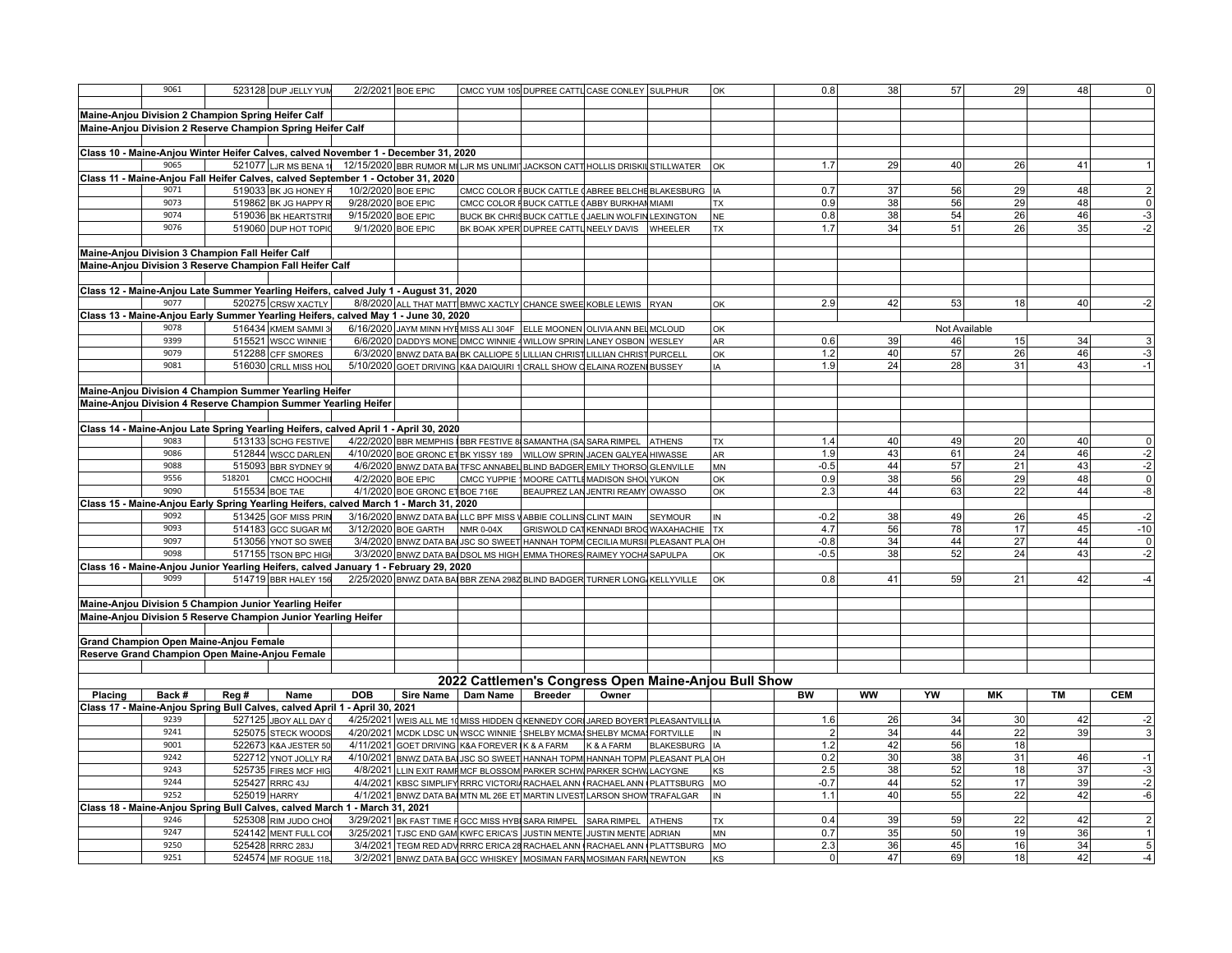|         |                                         |       | Class 19 - Maine-Anjou Spring Bull Calves, calved January 1 - February 28, 2021                   |                   |                                |                                                                                  |                |                                  |                                                        |           |           |               |                 |           |                         |
|---------|-----------------------------------------|-------|---------------------------------------------------------------------------------------------------|-------------------|--------------------------------|----------------------------------------------------------------------------------|----------------|----------------------------------|--------------------------------------------------------|-----------|-----------|---------------|-----------------|-----------|-------------------------|
|         | 9255                                    |       | 520956 TTTS JENSEN 3                                                                              |                   | 2/3/2021 BOE GARTH             | <b>TTTS CICI 22B TRAE A SIMMON TRAE A SIMMON CARTHAGE</b>                        |                |                                  | İIN                                                    | 2.5       | 49        | 62            | 23              | 47        | $-7$                    |
|         | 9256                                    |       | 520494 MCCF JAGERMI                                                                               |                   |                                | 2/2/2021 BNWZ DATA BAI MCCF GISELLE SOPHIA SHOBE CANDACE MUIN WAYNESFIELD OH     |                |                                  |                                                        | 0.7       | 46        | 69            | 21              | 44        | -3                      |
|         |                                         |       | Class 20 - Maine-Anjou Fall Bull Calves, calved September 1 - October 31, 2020                    |                   |                                |                                                                                  |                |                                  |                                                        |           |           |               |                 |           |                         |
|         | 9259                                    |       | 519967 RRRC 817H                                                                                  |                   |                                | 9/2/2020 RRRC SPORTY RRRC ARETHA RACHAEL ANN (RACHAEL ANN (PLATTSBURG MO         |                |                                  |                                                        | $-1.2$    | 64        | 94            | 19 <sup>1</sup> | 51        | 5                       |
|         |                                         |       | Class 21 - Maine-Anjou Late Spring Yearling Bulls, calved March 1 - April 30, 2020                |                   |                                |                                                                                  |                |                                  |                                                        |           |           |               |                 |           |                         |
|         | 9261                                    |       | 520616 BLKD GRAVY TR                                                                              |                   | 4/14/2020 DADDYS MONE MAGNOLIA |                                                                                  |                | ANNIE REINKE ANNIE REINKE CARSON | IA                                                     | $-0.7$    | 40        | 46            | $\vert 9 \vert$ | 29        | $\overline{\mathbf{c}}$ |
|         | 9262                                    |       | 515475 BKMT HIGH SO                                                                               | 3/4/2020 BOE EPIC |                                |                                                                                  |                |                                  | lok                                                    | 3.1       | 45        | 64            | 24              | 46        | $-5$                    |
|         |                                         |       |                                                                                                   |                   |                                | BK CMCC YVAN BUCK CATTLE (BUCK & MORTO STRATFORD                                 |                |                                  |                                                        |           |           |               |                 |           |                         |
|         |                                         |       |                                                                                                   |                   |                                |                                                                                  |                |                                  |                                                        |           |           |               |                 |           |                         |
|         | <b>Grand Champion Maine-Anjou Bull</b>  |       |                                                                                                   |                   |                                |                                                                                  |                |                                  |                                                        |           |           |               |                 |           |                         |
|         | Reserve Grand Champion Maine-Anjou Bull |       |                                                                                                   |                   |                                |                                                                                  |                |                                  |                                                        |           |           |               |                 |           |                         |
|         |                                         |       |                                                                                                   |                   |                                |                                                                                  |                |                                  |                                                        |           |           |               |                 |           |                         |
|         |                                         |       |                                                                                                   |                   |                                | 2022 Cattlemen's Congress Open Maine Angus Bull Show                             |                |                                  |                                                        |           |           |               |                 |           |                         |
| Placing | Back #                                  | Reg # | Name                                                                                              | <b>DOB</b>        | <b>Sire Name</b>               | Dam Name                                                                         | <b>Breeder</b> | Owner                            |                                                        | BW        | <b>WW</b> | YW            | MK              | TM        | <b>CEM</b>              |
|         |                                         |       | Class 22 - Maine Angus Spring Bull Calves, calved May 1, 2021 and later                           |                   |                                |                                                                                  |                |                                  |                                                        |           |           |               |                 |           |                         |
|         | 9286                                    |       | 525368 K&S COVER CH                                                                               |                   |                                | 5/10/2021 GCC MONEY EAGCC PARTY GIRK & S CATTLE OK & S CATTLE OSOUTHMAYD         |                |                                  | $\mathsf{L}$                                           | 1.3       | 56        | 88            | 19              | 47        | $-1$                    |
|         | 9287                                    |       | 526354 JFRMS LISTON                                                                               |                   |                                | 5/3/2021 PVF INSIGHT 01 BPF SUPER WO BRETT JONES BRETT JONES ARDMORE             |                |                                  | lок                                                    | $-0.2$    | 64        | 95            | 17              | 50        |                         |
|         |                                         |       | Class 23 - Maine Angus Spring Bull Calves, calved March 1 - April 30, 2021                        |                   |                                |                                                                                  |                |                                  |                                                        |           |           |               |                 |           |                         |
|         | 9288                                    |       | 525429 RRRC 200J                                                                                  |                   |                                | 4/5/2021 CMCC MAKERS RRRC ARETHA RACHAEL ANN (RACHAEL ANN PLATTSBURG MO          |                |                                  |                                                        | 0.2       | 56        | 76            | 14              | 42        | $\overline{4}$          |
|         | 9289                                    |       | 525753 TLAC TOP DOG                                                                               |                   |                                | 3/16/2021 GCC GOLD STA BOE MISS FITZ ABBY TLACH ABBY TLACH PROLE                 |                |                                  | İIA                                                    | $-1.6$    | 46        | 70            | 25              | 48        | $-3$                    |
|         | 9290                                    |       | 525728 WSCC TAYLOR                                                                                |                   |                                | 3/2/2021 BOE GRONC ET WCC CONLEY EWILLOW SPRIN WHITNEY WALK PRAIRIE GROVEAR      |                |                                  |                                                        | 2.1       | 52        | 77            | 22              | 47        |                         |
|         |                                         |       | Class 24 - Maine Angus Spring Bull Calves, calved January 1 - February 28, 2021                   |                   |                                |                                                                                  |                |                                  |                                                        |           |           |               |                 |           |                         |
|         | 9005                                    |       | 525755 TLAC MASTERN                                                                               |                   |                                | 2/11/2021 GATEWAY FOLL BSC DARLA 67D ABBY TLACH ABBY TLACH PROLE                 |                |                                  | IA                                                     | 1.9       | 56        | 80            | 12              | 40        | $\overline{2}$          |
|         | 9292                                    |       | 525746 BMW MR DRIVIN                                                                              |                   |                                | 1/15/2021 GOET DRIVING FOREVER LADY WINEGARDNER WINEGARDNER HARROD               |                |                                  | lон                                                    | 0.7       | 41        | 58            | 22              | 43        |                         |
|         |                                         |       | Class 25 - Maine Angus Winter Bull Calves, calved November 1 - December 31, 2020                  |                   |                                |                                                                                  |                |                                  |                                                        |           |           |               |                 |           |                         |
|         | 9293                                    |       | 521851 JCC CD PROVE                                                                               |                   |                                | 11/2/2020 MINN CLASS OF HENNING PROVJONES CATTLE JONES CATTLE CHAPIN             |                |                                  |                                                        | 0.2       | 57        | 82            | 12              | 40        | $\overline{2}$          |
|         |                                         |       | Class 26 - Maine Angus Spring Yearling Bulls, calved March 1 - April 30, 2020                     |                   |                                |                                                                                  |                |                                  |                                                        |           |           |               |                 |           |                         |
|         | 9294                                    |       | 513470 NSSC SCC UNM                                                                               |                   |                                | 3/3/2020 SCC TRADITION TJSC LUCKY LA DILLON STERT4 HANNA SCHROLOUISVILLE         |                |                                  | lон                                                    | 0.3       | 54        | 82            | 17              | 44        | $\Omega$                |
|         |                                         |       |                                                                                                   |                   |                                |                                                                                  |                |                                  |                                                        |           |           |               |                 |           |                         |
|         | <b>Grand Champion Maine Angus Bull</b>  |       |                                                                                                   |                   |                                |                                                                                  |                |                                  |                                                        |           |           |               |                 |           |                         |
|         | Reserve Grand Champion Maine Angus Bull |       |                                                                                                   |                   |                                |                                                                                  |                |                                  |                                                        |           |           |               |                 |           |                         |
|         |                                         |       |                                                                                                   |                   |                                |                                                                                  |                |                                  |                                                        |           |           |               |                 |           |                         |
|         |                                         |       |                                                                                                   |                   |                                |                                                                                  |                |                                  |                                                        |           |           |               |                 |           |                         |
|         |                                         |       |                                                                                                   |                   |                                |                                                                                  |                |                                  |                                                        |           |           |               |                 |           |                         |
|         |                                         |       |                                                                                                   |                   |                                |                                                                                  |                |                                  | 2022 Cattlemen's Congress Open MaineTainer Bull Show   |           |           |               |                 |           |                         |
| Placing | Back #                                  | Reg # | Name                                                                                              | <b>DOB</b>        | Sire Name   Dam Name           |                                                                                  | <b>Breeder</b> | Owner                            |                                                        | <b>BW</b> | <b>WW</b> | YW            | <b>MK</b>       | <b>TM</b> | <b>CEM</b>              |
|         |                                         |       | Class 27 - MaineTainer Spring Bull Calves, calved April 1 - April 30, 2021                        |                   |                                |                                                                                  |                |                                  |                                                        |           |           |               |                 |           |                         |
|         | 9266                                    |       | 525857 KMEM MR JUST                                                                               |                   |                                | 4/28/2021 TJSC END GAM NMR MRS FELIC KOY MOONEN KOY MOONEN GLENCOE               |                |                                  | lок                                                    | 0.8       | 46        | 69            | 18              | 41        |                         |
|         | 9267                                    |       | 521461 NOTHING BETT                                                                               |                   |                                | 4/22/2021 GOOD AS IT GE UDE LILLIAN ANTHONY HAN ANTHONY HAN ANTHON               |                |                                  | l IA                                                   | 1.8       | 36        | 46            | 27              | 44        | $-2$                    |
|         | 9268                                    |       | 525503 JABR SIL DADD                                                                              |                   |                                | 4/14/2021 DADDYS MONE JSUL RIGHT GIFSL AND JENNA SL AND JENNA ANADARKO           |                |                                  | lок                                                    | $-1.1$    | 46        | 59            | 10 <sup>1</sup> | 33        |                         |
|         | 9269                                    |       | 527109 HOLT MR IN THE                                                                             |                   |                                | 4/10/2021 BNWZ DATA BA HOLT MS SONO HOLT CATTLE CHOLT CATTLE CIPSWICH            |                |                                  | <b>SD</b>                                              |           |           | Not Available |                 |           |                         |
|         | 9270                                    |       | 523905 TEWB DONE DI                                                                               |                   |                                | 4/7/2021 BOE DONE DEA MISS SUGAR 01 BROOKLYN BUI BROOKLYN BUI EL RENO            |                |                                  | lок                                                    |           |           | Not Available |                 |           |                         |
|         |                                         |       | Class 28 - Maine Tainer Spring Bull Calves, calved March 1 - March 31, 2021                       |                   |                                |                                                                                  |                |                                  |                                                        |           |           |               |                 |           |                         |
|         | 9273                                    |       | 522507 LCC DRIVE ME                                                                               |                   |                                | 3/20/2021 GOET DRIVING MISS BUILT RIG LEON CATTLE CLEON CATTLE (SAINT CLAIRSV OH |                |                                  |                                                        | 0.7       | 41        | 58            | 22              | 43        |                         |
|         | 9274                                    |       | 525805 BMW JDSC MR.                                                                               |                   |                                | 3/10/2021 NMR MATERNA GEIG MS ACE 4 WINEGARDNER JUSTIN SIEFKE HARROD             |                |                                  | OH                                                     | 2.1       | 38        | 48            | 23              | 42        | $-7$                    |
|         | 9275                                    |       | 524626 MF CULPRIT 11                                                                              |                   |                                | 3/2/2021 NMR MATERNA SMP HARD ROOMOSIMAN FARM MOSIMAN FARM NEWTON                |                |                                  | ks                                                     | 1.1       | 39        | 51            | 17              | 36        | $-5$                    |
|         |                                         |       | Class 29 - MaineTainer Spring Bull Calves, calved January 1 - February 28, 2021                   |                   |                                |                                                                                  |                |                                  |                                                        |           |           |               |                 |           |                         |
|         | 9276                                    |       | 522010 CAL CLYDE 02J                                                                              |                   |                                |                                                                                  |                |                                  |                                                        | 1.3       | 36        | 41            | 22              | 40        | $-2$                    |
|         | 9277                                    |       |                                                                                                   |                   |                                | 1/16/2021 WSCC CORYS (WLK KATIE BAB JASON CALHO (JASON CALHO FARMINGTON AR       |                |                                  | lон                                                    | 2         |           | 41            | 31              | 47        | 3                       |
|         |                                         |       | 525853 TJSC GAMETIM                                                                               |                   |                                | 1/4/2021 TJSC END GAM TJSC KATIE 72D JONES SHOW JJONES SHOW CHARROD              |                |                                  |                                                        |           | 33        |               |                 |           |                         |
|         |                                         |       | Class 30 - MaineTainer Winter Bull Calves, calved November 1 - December 31, 2020                  |                   |                                |                                                                                  |                |                                  |                                                        |           |           |               |                 |           |                         |
|         | 9278<br>9279                            |       | 524847 PRES DBV REC                                                                               |                   |                                | 12/20/2020 GOET DRIVING S/T SUGAR'S AN HUNTER PRESO KENDALL LEON PORTLAND        |                |                                  | IN.                                                    | 0.1       | 36        | 52            | 25              | 43        |                         |
|         |                                         |       | 520518 FIRES BANDIT §                                                                             |                   |                                | 11/5/2020 DUEL ICON 802 RATLIFFS FLIRT PARKER SCHW PARKER SCHW LACYGNE           |                |                                  | ks                                                     | 0.9       | 46        | 68            | 22              | 45        |                         |
|         |                                         |       | Class 31 - MaineTainer Fall Bull Calves, calved September 1 - October 31, 2020                    |                   |                                |                                                                                  |                |                                  |                                                        |           |           |               |                 |           |                         |
|         | 9280                                    |       | 520517 FIRES OUTLAW                                                                               |                   |                                | 10/30/2020 DUEL ICON 802 RATLIFFS FLIRT PARKER SCHW PARKER SCHW LACYGNE          |                |                                  | KS                                                     | 0.9       | 46        | 68            | 22              | 45        |                         |
|         |                                         |       | Class 32 - MaineTainer Spring Yearling Bulls, calved March 1 - April 30, 2020                     |                   |                                |                                                                                  |                |                                  |                                                        |           |           |               |                 |           |                         |
|         | 9283                                    |       | 520208 SHUM J. BANK-                                                                              |                   |                                | 3/2/2020 BNWZ DATA BA WELSHS JULIE SKYE SCHUMA SKYE SCHUMA HEYWORTH              |                |                                  | lш                                                     | $-0.1$    | 52        | 75            | 23              | 49        | -3                      |
|         |                                         |       |                                                                                                   |                   |                                |                                                                                  |                |                                  |                                                        |           |           |               |                 |           |                         |
|         | <b>Grand Champion MaineTainer Bull</b>  |       |                                                                                                   |                   |                                |                                                                                  |                |                                  |                                                        |           |           |               |                 |           |                         |
|         | Reserve Grand Champion MaineTainer Bull |       |                                                                                                   |                   |                                |                                                                                  |                |                                  |                                                        |           |           |               |                 |           |                         |
|         |                                         |       |                                                                                                   |                   |                                |                                                                                  |                |                                  |                                                        |           |           |               |                 |           |                         |
|         |                                         |       |                                                                                                   |                   |                                |                                                                                  |                |                                  | 2022 Cattlemen's Congress Open Maine Angus Female Show |           |           |               |                 |           |                         |
| Placing | Back #                                  | Reg # | Name                                                                                              | <b>DOB</b>        | <b>Sire Name</b>               | Dam Name                                                                         | <b>Breeder</b> | Owner                            |                                                        | BW        | <b>WW</b> | YW            | <b>MK</b>       | <b>TM</b> | <b>CEM</b>              |
|         | 9107                                    |       | Class 33 - Maine Angus Spring Heifer Calves, calved May 1, 2021 and later<br>525826 DRCC MISS JAZ |                   |                                | 7/5/2021 DRCC BUGGER AYRES EVA 434 REIGHLY HEND LARAHMY BLAK OOLOGAH             |                |                                  | lок                                                    |           |           | Not Available |                 |           |                         |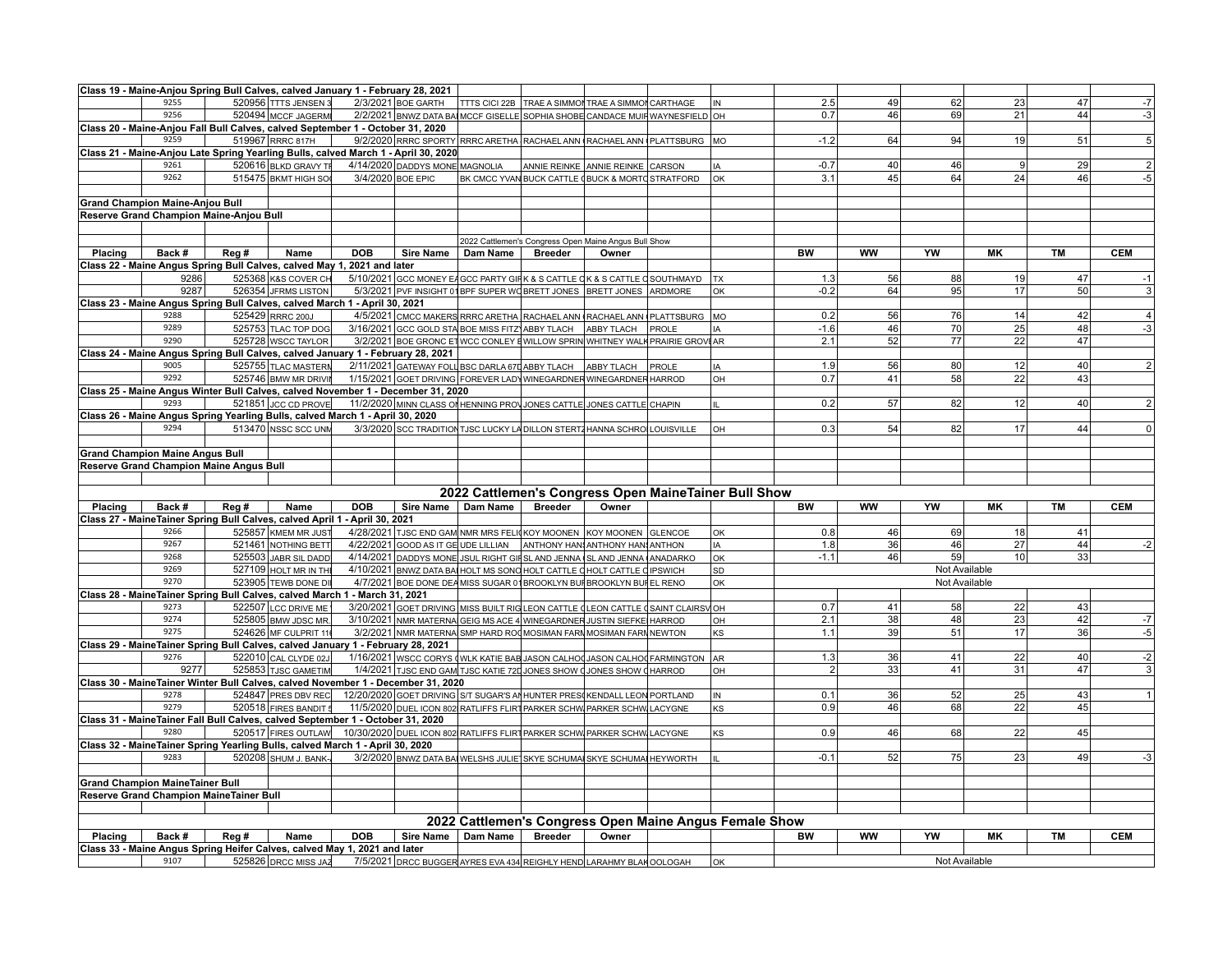|         | 9110                                             |                                                                                      | 522296 WSCC CAMILLE   |            | 5/20/2021 BOE GRONC ET WCC CONLEY EWHITNEY WALK ABBY WILKINS LAMAR                        |                |       |              | AR                                                     | 2.1    | 52        | 77              | 22              | 47              |                                |
|---------|--------------------------------------------------|--------------------------------------------------------------------------------------|-----------------------|------------|-------------------------------------------------------------------------------------------|----------------|-------|--------------|--------------------------------------------------------|--------|-----------|-----------------|-----------------|-----------------|--------------------------------|
|         | 9111                                             |                                                                                      |                       |            |                                                                                           |                |       |              |                                                        |        | 46        |                 | $\overline{21}$ | 44              |                                |
|         |                                                  |                                                                                      | 522570 HENNING BCIIS  |            | 5/8/2021 BNWZ DATA BA BCII SANDY 021 HENNING FARM JACOB BRESSN GRAYMONT                   |                |       |              | Iщ.                                                    | 0.3    |           | 68              |                 |                 |                                |
|         |                                                  | Class 34 - Maine Angus Spring Heifer Calves, calved April 1 - April 30, 2021         |                       |            |                                                                                           |                |       |              |                                                        |        |           |                 |                 |                 |                                |
|         | 9112                                             |                                                                                      | 525743 BMW FOREVER    |            | 4/27/2021 BMWC IN CONT FOREVER LADY BECKETT WINE DENBY GROSE AURORA                       |                |       |              | lмо                                                    | 0.7    | 45        | 63              | 18              | 40              |                                |
|         | 9113                                             |                                                                                      | 525974 WEIS MISS CLA  |            | 4/24/2021 COLBURN PRIM BSC CANDI 42Z WEIS CATTLE KNAPP CATTLE DEVOL                       |                |       |              | oĸ                                                     | 1      | 48        | 66              | 16 <sup>1</sup> | 40              | $\Omega$                       |
|         | 9115                                             |                                                                                      |                       |            |                                                                                           |                |       |              |                                                        |        |           |                 |                 |                 |                                |
|         |                                                  |                                                                                      | 522640 MKL GEWNDLY    |            | 4/3/2021 MCCURRY CON GHC GETTING MADISON KAY LMADISON KAY LKINGSDOWN                      |                |       |              | lks                                                    |        |           |                 | Not Available   |                 |                                |
|         |                                                  | Class 35 - Maine Angus Spring Heifer Calves, calved March 1 - March 31, 2021         |                       |            |                                                                                           |                |       |              |                                                        |        |           |                 |                 |                 |                                |
|         | 9116                                             |                                                                                      | 525861 NIKL RIHANNAS  |            | 3/30/2021 MINN CLASS ON KRUSE MISSIE JAKE NIKKEL WYATT LANGE CLYDE                        |                |       |              | ks                                                     | 0.2    | 52        | 71              | 10              | 37              |                                |
|         | 9120                                             |                                                                                      | 522827 SHAB TJSC MIS  |            | 3/7/2021 SCC SCH 24 KA TJSC MISS HAR CAITLIN SCHAU HANNAH SCHAI WAPAKONETA OH             |                |       |              |                                                        | 1.1    | 58        | 88              | 22              | 51              | $-1$                           |
|         | 9121                                             |                                                                                      |                       |            |                                                                                           |                |       |              |                                                        |        |           |                 |                 |                 |                                |
|         |                                                  |                                                                                      | 523108 CMCC JET STR   |            | 3/6/2021 CONLEY NO LINCMCC YUPPIE MOORE CATTLE MADDISON GRI KIOWA                         |                |       |              | lок                                                    | 1.7    | 56        | 85              | 18              | 46              | 3                              |
|         | 9122                                             |                                                                                      | 520855 ECC SARA LYNI  |            | 3/6/2021 DADDYS MONE CB SARA 715 ADELYDA EBER ADELYDA EBER KELLERTON                      |                |       |              | IA                                                     | $-0.6$ | 52        | 72              | 10              | 36              | $\mathbf 0$                    |
|         |                                                  |                                                                                      |                       |            |                                                                                           |                |       |              |                                                        |        |           |                 |                 |                 |                                |
|         |                                                  | Maine Angus Division 1 Champion Spring Heifer Calf                                   |                       |            |                                                                                           |                |       |              |                                                        |        |           |                 |                 |                 |                                |
|         |                                                  |                                                                                      |                       |            |                                                                                           |                |       |              |                                                        |        |           |                 |                 |                 |                                |
|         |                                                  | Maine Angus Division 1 Reserve Champion Spring Heifer Calf                           |                       |            |                                                                                           |                |       |              |                                                        |        |           |                 |                 |                 |                                |
|         |                                                  |                                                                                      |                       |            |                                                                                           |                |       |              |                                                        |        |           |                 |                 |                 |                                |
|         |                                                  | Class 36 - Maine Angus Spring Heifer Calves, calved February 1 - February 28, 2021   |                       |            |                                                                                           |                |       |              |                                                        |        |           |                 |                 |                 |                                |
|         | 9123                                             |                                                                                      | 522736 KMEM JUST SU   |            | 2/27/2021 PVF SURVEILLA GVC SUHZI 26Y ELLE MOONEN KODY WALL                               |                |       | <b>GROVE</b> | lок                                                    | 1.6    | 56        | 81              | 18 <sup>1</sup> | 46              | $-5$                           |
|         | 9124                                             |                                                                                      |                       |            |                                                                                           |                |       |              |                                                        |        |           |                 |                 |                 |                                |
|         |                                                  |                                                                                      | 526252 TKCF LADY J13  |            | 2/27/2021 MINN CLASS OF YORK FARMS FIKYLE LAPPE KOBLE LEWIS                               |                |       | RYAN         | lок                                                    | $-0.9$ | 61        | 90              | 15              | 45              | 6                              |
|         | 9127                                             |                                                                                      | 522745 STECK WSCC P   |            | 2/7/2021 BOE GRONC ET WALLACE PRIN WHITNEY WALK TYLER MILLER ARMINGTON                    |                |       |              | Ìщ                                                     |        |           |                 | Not Available   |                 |                                |
|         | 9129                                             |                                                                                      | 525730 MINN KATIE 133 |            | 1/29/2021 SILVEIRAS STY MINN KATIE 9B JASON D MINN CADDO CRAFT ANADARKO                   |                |       |              | lок                                                    | 2.5    | 42        | 64              | 22              | 43 <sub>1</sub> | $\overline{2}$                 |
|         |                                                  |                                                                                      |                       |            |                                                                                           |                |       |              |                                                        |        |           |                 |                 |                 |                                |
|         |                                                  |                                                                                      |                       |            |                                                                                           |                |       |              |                                                        |        |           |                 |                 |                 |                                |
|         |                                                  | Maine Angus Division 2 Champion Spring Heifer Calf                                   |                       |            |                                                                                           |                |       |              |                                                        |        |           |                 |                 |                 |                                |
|         |                                                  | Maine Angus Reserve Division 2 Champion Spring Heifer Calf                           |                       |            |                                                                                           |                |       |              |                                                        |        |           |                 |                 |                 |                                |
|         |                                                  |                                                                                      |                       |            |                                                                                           |                |       |              |                                                        |        |           |                 |                 |                 |                                |
|         |                                                  | Class 37 - Maine Angus Winter Heifer Calves, calved November 1 - December 31, 2020   |                       |            |                                                                                           |                |       |              |                                                        |        |           |                 |                 |                 |                                |
|         |                                                  |                                                                                      |                       |            |                                                                                           |                |       |              |                                                        |        |           |                 |                 |                 |                                |
|         | 9130                                             |                                                                                      |                       |            | 519531 AK/NDS EXPEC 11/18/2020 COLBURN PRIMAK/NDS SNAZZ DYLAN CHASTA TAYLOR BARBE BRINSON |                |       |              | <b>GA</b>                                              | 0.1    | 56        | 81              | 18              | 46              | $-1$                           |
|         |                                                  | Class 38 - Maine Angus Fall Heifer Calves, calved September 1 - October 31, 2020     |                       |            |                                                                                           |                |       |              |                                                        |        |           |                 |                 |                 |                                |
|         | 9132                                             |                                                                                      | 520217 PRES FOXY ET   |            | 10/25/2020 SILVEIRAS STY MINN KATIE 9B HALEY HAVERB EMMA PRESTO REYNOLDS                  |                |       |              | lil.                                                   | 2.1    | 42        | 64              | 22              | 43              |                                |
|         | 9133                                             |                                                                                      | 519073 RKSC HUGS FR   |            | 9/27/2020 SILVEIRAS STY MINN KATIE 9B JASON D MINN KASH CHAMPIC WHEELER                   |                |       |              | l TX                                                   | 2.1    | 42        | 64              | $\overline{22}$ | 43              | $\frac{2}{2}$                  |
|         |                                                  |                                                                                      |                       |            |                                                                                           |                |       |              |                                                        |        |           |                 |                 |                 |                                |
|         | 9134                                             |                                                                                      | 519965 RRRC VICTORIA  |            | 9/3/2020 CMCC MAKERS RRRC VICTORIA RACHAEL ANN RACHAEL ANN PLATTSBURG MO                  |                |       |              |                                                        | $-1.1$ | 45        | 68              | 24              | 46              | $6 \overline{6}$               |
|         |                                                  |                                                                                      |                       |            |                                                                                           |                |       |              |                                                        |        |           |                 |                 |                 |                                |
|         |                                                  |                                                                                      |                       |            |                                                                                           |                |       |              |                                                        |        |           |                 |                 |                 |                                |
|         |                                                  |                                                                                      |                       |            |                                                                                           |                |       |              |                                                        |        |           |                 |                 |                 |                                |
|         | Maine Angus Division 3 Champion Fall Heifer Calf |                                                                                      |                       |            |                                                                                           |                |       |              |                                                        |        |           |                 |                 |                 |                                |
|         |                                                  | Maine Angus Division 3 Reserve Champion Fall Heifer Calf                             |                       |            |                                                                                           |                |       |              |                                                        |        |           |                 |                 |                 |                                |
|         |                                                  |                                                                                      |                       |            |                                                                                           |                |       |              |                                                        |        |           |                 |                 |                 |                                |
|         |                                                  | Class 39 - Maine Angus Summer Yearling Heifers, calved July 1 - August 31, 2020      |                       |            |                                                                                           |                |       |              |                                                        |        |           |                 |                 |                 |                                |
|         |                                                  |                                                                                      |                       |            |                                                                                           |                |       |              |                                                        |        |           |                 |                 |                 |                                |
|         | 9135                                             |                                                                                      | 519869 JABR HALLIE 13 |            | 7/28/2020 SILVEIRAS STY JABR MISS CB SL AND JENNA TY KEATON WILVAN ALSTYNE TX             |                |       |              |                                                        | 1.2    | 50        | 72              | 17              | 42              |                                |
|         |                                                  | Class 40 - Maine Angus Early Summer Yearling Heifers, calved May 1 - June 30, 2020   |                       |            |                                                                                           |                |       |              |                                                        |        |           |                 |                 |                 |                                |
|         | 9136                                             |                                                                                      | 514716 WEBC HILLARY   |            | 5/2/2020 BNWZ DATA BAI MJP PURFEERS SEAN JORGENS KENNEDY VANZ PERKINS                     |                |       |              | lок                                                    | $-0.3$ | 50        | 78              | 23              | 48              | $-1$                           |
|         |                                                  |                                                                                      |                       |            |                                                                                           |                |       |              |                                                        |        |           |                 |                 |                 |                                |
|         |                                                  |                                                                                      |                       |            |                                                                                           |                |       |              |                                                        |        |           |                 |                 |                 |                                |
|         |                                                  | Maine Angus Division 4 Champion Summer Yearling Heifer                               |                       |            |                                                                                           |                |       |              |                                                        |        |           |                 |                 |                 |                                |
|         |                                                  | Maine Angus Division 4 Reserve Champion Summer Yearling Heifer                       |                       |            |                                                                                           |                |       |              |                                                        |        |           |                 |                 |                 |                                |
|         |                                                  |                                                                                      |                       |            |                                                                                           |                |       |              |                                                        |        |           |                 |                 |                 |                                |
|         |                                                  |                                                                                      |                       |            |                                                                                           |                |       |              |                                                        |        |           |                 |                 |                 |                                |
|         |                                                  | Class 41 - Maine Angus Late Spring Yearling Heifers, calved April 1 - April 30, 2020 |                       |            |                                                                                           |                |       |              |                                                        |        |           |                 |                 |                 |                                |
|         | 9137                                             |                                                                                      | 515054 HBEC HALO KA   |            | 4/27/2020 LAZY JB EDGE BPF KATIE 5642 HALLEY BECKIN TAYLOR BARBE BRINSON                  |                |       |              | GA                                                     | 2.3    | 58        | 87              | 15              | 43              | $-2$                           |
|         | 9138                                             |                                                                                      | 515710 MWBC HEAVEN    |            | 4/12/2020 BUSHS UNBELI MWBC DUBAI 8 LAUREN JOHNS COOPER COTT LAWTON                       |                |       |              | lок                                                    | $-2.1$ | 56        | 83              | 17              | 45              | 6                              |
|         | 9463                                             |                                                                                      | 515692 MCKY LYDIA 09: |            | 4/7/2020 COLBURN PRIM NAGE NAGE MS BERKLEY MCKA HAYES DEVINE CHICKASHA                    |                |       |              | lок                                                    | 2.9    | 69        | 102             | 16              | 50              | $\overline{\overline{\cdot7}}$ |
|         | 9141                                             |                                                                                      |                       |            |                                                                                           |                |       |              |                                                        | 1.2    | 46        | 70              | 18              | 41              | $\overline{4}$                 |
|         |                                                  |                                                                                      | 513167 MINN KATIE 002 |            | 3/14/2020 SILVEIRAS STY JSC KATIE 5S JASON D MINN LUCAS LEEFER EDGERTON                   |                |       |              | MO                                                     |        |           |                 |                 |                 |                                |
|         |                                                  |                                                                                      |                       |            |                                                                                           |                |       |              |                                                        |        |           |                 |                 |                 |                                |
|         |                                                  | Maine Angus Division 5 Champion Junior Yearling Heifer                               |                       |            |                                                                                           |                |       |              |                                                        |        |           |                 |                 |                 |                                |
|         |                                                  | Maine Angus Division 5 Reserve Champion Junior Yearling Heifer                       |                       |            |                                                                                           |                |       |              |                                                        |        |           |                 |                 |                 |                                |
|         |                                                  |                                                                                      |                       |            |                                                                                           |                |       |              |                                                        |        |           |                 |                 |                 |                                |
|         |                                                  |                                                                                      |                       |            |                                                                                           |                |       |              |                                                        |        |           |                 |                 |                 |                                |
|         |                                                  | <b>Grand Champion Open Maine Angus Female</b>                                        |                       |            |                                                                                           |                |       |              |                                                        |        |           |                 |                 |                 |                                |
|         |                                                  | Reserve Grand Champion Open Maine Angus Female                                       |                       |            |                                                                                           |                |       |              |                                                        |        |           |                 |                 |                 |                                |
|         |                                                  |                                                                                      |                       |            |                                                                                           |                |       |              |                                                        |        |           |                 |                 |                 |                                |
|         |                                                  |                                                                                      |                       |            |                                                                                           |                |       |              |                                                        |        |           |                 |                 |                 |                                |
|         |                                                  |                                                                                      |                       |            |                                                                                           |                |       |              | 2022 Cattlemen's Congress Open MaineTainer Female Show |        |           |                 |                 |                 |                                |
| Placing | Back #                                           | Reg #                                                                                | Name                  | <b>DOB</b> | Sire Name Dam Name                                                                        | <b>Breeder</b> | Owner |              |                                                        | BW     | <b>WW</b> | YW              | <b>MK</b>       | <b>TM</b>       | <b>CEM</b>                     |
|         |                                                  | Class 42 - Maine Tainer Summer Heifer Calves, calved June 1, 2021 or later           |                       |            |                                                                                           |                |       |              |                                                        |        |           |                 |                 |                 |                                |
|         |                                                  |                                                                                      |                       |            |                                                                                           |                |       |              |                                                        |        |           |                 |                 |                 |                                |
|         | 9146                                             |                                                                                      | 524927 EACF EDEN'S S  |            | 6/20/2021 DUEL ICON 802 LILLY'S MONOP EDEN CHRISTIA EDEN CHRISTIA PURCELL                 |                |       |              | oĸ                                                     | 1.2    | 47        | 68              | 22              | 45              |                                |
|         | 9148                                             |                                                                                      | 525714 FIRES BLACK B  |            | 6/3/2021 DUEL ICON 802 RATLIFFS FLIRT PARKER SCHW LAUREN AUST LACYGNE                     |                |       |              | KS                                                     | 0.8    | 47        | 68              | 22              | 45              |                                |
|         | 9149                                             |                                                                                      | 525860 TRYB JEALOUS   |            | 6/2/2021 W/C LOADED U TRYB MISSY 80 TROY BALOUN KOY MOONEN GLENCOE                        |                |       |              | lок                                                    | 1.6    | 49        | 71              | 16              | 41              |                                |
|         |                                                  | Class 43 - MaineTainer Spring Heifer Calves, calved May 1 - May 31, 2021             |                       |            |                                                                                           |                |       |              |                                                        |        |           |                 |                 |                 |                                |
|         | 9150                                             |                                                                                      | 525553 CHB JOLENE     |            | 5/26/2021 CHB POOLBOY DTDD ANNA MA HAYLE DOLCH HAYLE DOLCH ANADARKO                       |                |       |              | lок                                                    | $-0.4$ | 46        | 60 <sup>1</sup> | 15              | 38              |                                |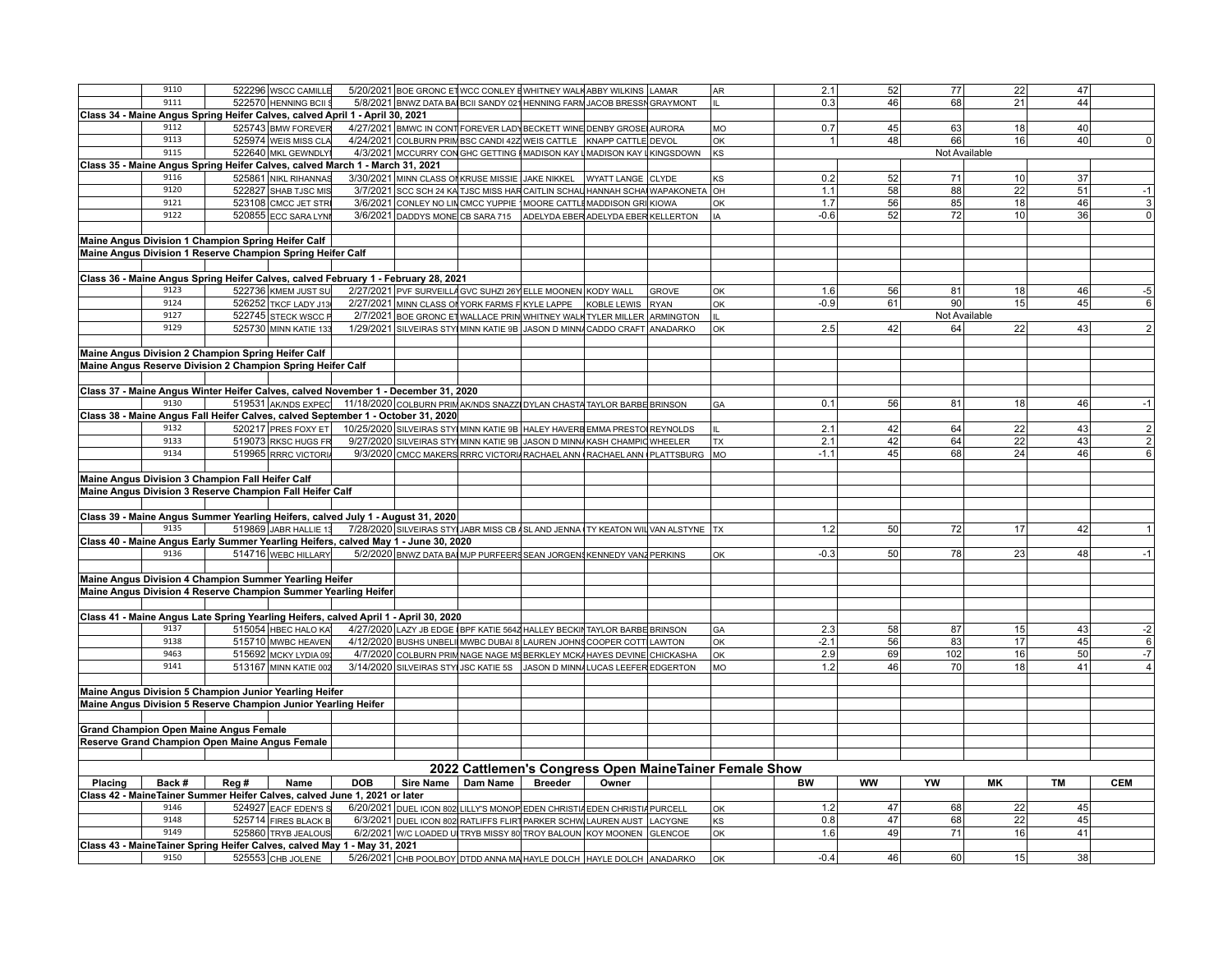| 9153 | 524922 CFF CHEYENNE                                                                           |                    | 5/5/2021 BK ELECTRIC PLILLYS MRS. BL LILLIAN CHRIST LILLIAN CHRIST PURCELL   |           |                                                  |                                      |                | OK        | 0.3            | 46 | 66            | 17              | 39 |                 |
|------|-----------------------------------------------------------------------------------------------|--------------------|------------------------------------------------------------------------------|-----------|--------------------------------------------------|--------------------------------------|----------------|-----------|----------------|----|---------------|-----------------|----|-----------------|
| 9154 | 524954 DADDY'S PRING                                                                          |                    | 5/5/2021 DADDYS MONE BPF MISS PRINCODY R. GLENNARIAH MARTILEDMOND            |           |                                                  |                                      |                | lок       | $-1.1$         | 35 | 39            | 12              | 30 | $\mathbf 0$     |
| 9155 | 524098 GASC LINDA LE                                                                          |                    | 5/5/2021 MR HOC BROKEWSCC MISS AM JACEN GALYEA JACEN GALYEA HIWASSE          |           |                                                  |                                      |                | AR        | 1.4            | 35 | 42            | 38              | 56 | 3               |
| 9483 |                                                                                               |                    |                                                                              |           |                                                  |                                      |                |           | $-0.4$         |    |               |                 |    |                 |
|      | 526609 RJC MISS MOUI                                                                          |                    | 5/5/2021 BEAR MOUNTAIRJC MISS ALI 11RJ CATTLE CO JOHN VANDER HARTLEY         |           |                                                  |                                      |                | IA        |                | 49 | 68            | 16              | 40 |                 |
| 9484 | 525803 KANES LYDIA E                                                                          |                    | 5/4/2021 S&R STABILITY DIAMOND                                               |           | LANDON KANE BENJAMIN BUR EDGERTON                |                                      |                | <b>KS</b> | 0.7            | 60 | 97            | 16              | 46 |                 |
|      | Class 44 - MaineTainer Spring Heifer Calves, calved April 1 - April 30, 2021                  |                    |                                                                              |           |                                                  |                                      |                |           |                |    |               |                 |    |                 |
| 9156 | 525801 KANES RENEE                                                                            |                    | 4/16/2021 CRLL PRIMETIM DIAMOND                                              |           | LANDON KANE ABBY TLACH                           |                                      | PROLE          | IA        | 0.6            | 48 | 70            | 20              | 44 |                 |
| 9158 | 521972 CGC CLASSY L                                                                           |                    | 4/15/2021 IRISH WHISKEY MISS CLASSY CHARMS CATTLE CLARA CROSS WAURIKA        |           |                                                  |                                      |                | oĸ        | 1.9            | 61 | 92            | 11              | 42 | $\overline{2}$  |
| 9157 | 523060 NFLL JUST A SP                                                                         |                    | 4/15/2021 BOE EPIC                                                           | NFLL 417B |                                                  | NORTH FORK LCHLOEE CLARK MULDROW     |                | oĸ        | 2              | 43 | 62            | 23              | 45 | $-4$            |
| 9159 | 525423 ALAP KATIE BAI                                                                         |                    | 4/12/2021 MADE 2 ORDER ALAP SWEET PIALEC LAPKE CAITLYN SKILE STEPHENVILLE TX |           |                                                  |                                      |                |           | 2.5            | 32 | 44            | 24              | 40 |                 |
| 9160 | 525132 GCC PUT A SPE                                                                          |                    | 4/11/2021 TJSC END GAM NMR 0-04X                                             |           |                                                  | GRISWOLD CAT GRISWOLD CAT STILLWATER |                | <b>OK</b> | $\overline{2}$ | 46 | 68            | 16              | 39 | $\pmb{0}$       |
| 9351 | 522813 TJSC DIAMOND                                                                           |                    | 4/10/2021 TJSC END GAM KLS DIAMOND JJONES SHOW CMONTANA HULS HARROD          |           |                                                  |                                      |                | loh       | 1.4            | 61 | 83            | 17              | 48 | $\overline{0}$  |
| 9161 | 526023 BML DH MILEY                                                                           |                    | 4/9/2021 GCC MAKIN TIM JCAH ALLIE'S C DIAMONDHILLS TAYLOR HAUCK WHEATLAND    |           |                                                  |                                      |                | CA        | 1.2            | 49 | 69            | 17              | 42 |                 |
|      | Class 45 - MaineTainer Spring Heifer Calves, calved March 1 - March 31, 2021                  |                    |                                                                              |           |                                                  |                                      |                |           |                |    |               |                 |    |                 |
| 9172 | 525201 CLAC DIAMOND                                                                           |                    | 3/16/2021 TJSC END GAM KLS DIAMOND \CAMPBELL LAN MASON BERGT PARIS           |           |                                                  |                                      |                | MO        | 1.3            | 61 | 83            | 17              | 48 | 0               |
| 9167 | 526707 BBR JOURNEY                                                                            |                    | 3/10/2021 DUEL ICON 802 GEF MISS DOM BLIND BADGER TURNER LONG KELLYVILLE     |           |                                                  |                                      |                | OK        | 1.3            | 43 | 59            | 25              | 46 | $-2$            |
| 9557 | 525528 BMW STCC LIBE                                                                          |                    | 3/5/2021 DUAL THREAT 3 LIBBY 1404C   WINEGARDNER REECE RICHAR ARAPAHO        |           |                                                  |                                      |                | OK        | 0.1            | 29 | 31            | 22              | 36 | $-1$            |
| 9174 | 522637 DUS MISS TINK                                                                          |                    | 3/3/2021 HETN NO WORIGOF MISS HOLL RHOADES SHOLONNOR YOCH HILLSBORO          |           |                                                  |                                      |                | lон       | $-0.8$         | 45 | 64            | 19              | 41 |                 |
| 9050 | 520661 KRLE EPIC JOU                                                                          |                    | 3/1/2021 BOE EPIC                                                            |           | RUE MISS MAD KERLEE CATTL KAILIANNA MILL MURPHYS |                                      |                | CA        |                |    | Not Available |                 |    |                 |
| 9176 | 523327 WSCC YISSY 38                                                                          |                    | 3/1/2021 GATEWAY FOLL BK YISSY 189   WILLOW SPRIN JAI PAXTON                 |           |                                                  |                                      | OKLAHOMA CITOK |           | 2.1            | 53 | 79            | 15              | 41 |                 |
|      |                                                                                               |                    |                                                                              |           |                                                  |                                      |                |           |                |    |               |                 |    |                 |
|      |                                                                                               |                    |                                                                              |           |                                                  |                                      |                |           |                |    |               |                 |    |                 |
|      | MaineTainer Division 1 Champion Spring Heifer Calf                                            |                    |                                                                              |           |                                                  |                                      |                |           |                |    |               |                 |    |                 |
|      | MaineTainer Division 1 Reserve Champion Spring Heifer Calf                                    |                    |                                                                              |           |                                                  |                                      |                |           |                |    |               |                 |    |                 |
|      |                                                                                               |                    |                                                                              |           |                                                  |                                      |                |           |                |    |               |                 |    |                 |
|      | Class 46 - MaineTainer Spring Heifer Calves, calved February 1 - February 28, 2021            |                    |                                                                              |           |                                                  |                                      |                |           |                |    |               |                 |    |                 |
| 9178 | 520273 MISS MAINE AIN                                                                         |                    | 2/24/2021 DUEL ICON 802 MISS MAINE AIN MADISON MC C MADISON MC C ALLERTON    |           |                                                  |                                      |                | IA        | 0.9            | 43 | 56            | 25              | 47 | $-1$            |
| 9342 | 522977 BK JUST LOOKI                                                                          | 2/20/2021 BOE EPIC |                                                                              |           | BK DREAM MAK BUCK CATTLE (DEVIN MORTON STRATFORD |                                      |                | OK        | 0.6            | 47 | 73            | 25              | 48 | $\overline{-3}$ |
| 9180 | 522382 GCC HOT TODD                                                                           |                    | 2/18/2021 GCC MAKIN TIM GCC WHISKEY GRISWOLD CAT MAGGIE GRISW STILLWATER     |           |                                                  |                                      |                | <b>OK</b> | 0.7            | 50 | 70            | 15              | 39 | $-3$            |
| 9493 | 526691 RZC JUST A DR                                                                          |                    | 2/16/2021 BOE GARTH AKERS JUANAD AUSTIN REITZE TURNER LONG KELLYVILLE        |           |                                                  |                                      |                | OK        | 2.3            | 51 | 66            | 22              | 48 | $-10$           |
| 9183 | 523729 MCKY BIG WOO                                                                           |                    | 2/12/2021 COWANS SAFE PJWC LISA MARBERKLEY MCK BERKLEY MCK ORLANDO           |           |                                                  |                                      |                | OK        | 2              | 29 | 35            | 27              | 42 | $\sqrt{2}$      |
| 9185 | 525597 WW MISS MOOS                                                                           |                    | 2/10/2021 GORS HERE I A WW 851F                                              |           | WEBSTER CAT ABBY BURKHAN MIAMI                   |                                      |                | <b>TX</b> | 1.9            | 40 | 51            | 17              | 37 | $-1$            |
| 9187 | 525370 DUNK BLACK W                                                                           |                    | 2/7/2021 XSC STECK DUCPC BLACK WII DUNK CATTLE (SARA SULLIVAN DUNLAP         |           |                                                  |                                      |                | IA        | 1.4            | 47 | 66            | 27              | 51 |                 |
| 9188 | 522809 TJSC SO SWEE                                                                           |                    | 2/7/2021 DADDYS MONE TJSC SO SWEE JONES SHOW CHANNAH SCHA WAPAKONETA OH      |           |                                                  |                                      |                |           | $-0.3$         | 25 | 21            | 24              | 36 |                 |
|      | Class 47 - MaineTainer Spring Heifer Calves, calved January 1 - January 31, 2021              |                    |                                                                              |           |                                                  |                                      |                |           |                |    |               |                 |    |                 |
| 9189 | 520420 PKL MATTIE KA                                                                          |                    | 1/29/2021 BOE GARTH   BMW CAN'T FO KENNEDY LOCH SHAWN HERTLE SUBIACO         |           |                                                  |                                      |                | AR        | 3.6            | 47 | 62            | 20              | 43 | $-10$           |
| 9190 | 525123 GCC TEA TIME                                                                           |                    | 1/25/2021 GCC MAKIN TIM GCC MISS BOS GRISWOLD CAT GRISWOLD CAT STILLWATER    |           |                                                  |                                      |                | OK        | 0.5            | 33 | 41            | 17              | 34 | $-1$            |
|      |                                                                                               |                    |                                                                              |           |                                                  |                                      |                |           |                |    |               |                 |    |                 |
|      | Maine Tainer Division 2 Champion Spring Heifer Calf                                           |                    |                                                                              |           |                                                  |                                      |                |           |                |    |               |                 |    |                 |
|      | MaineTainer Division 2 Reserve Champion Spring Heifer Calf                                    |                    |                                                                              |           |                                                  |                                      |                |           |                |    |               |                 |    |                 |
|      |                                                                                               |                    |                                                                              |           |                                                  |                                      |                |           |                |    |               |                 |    |                 |
|      |                                                                                               |                    |                                                                              |           |                                                  |                                      |                |           |                |    |               |                 |    |                 |
|      | Class 48 - MaineTainer Winter Heifer Calves, calved November 1 - December 31, 2020            |                    |                                                                              |           |                                                  |                                      |                |           |                |    |               |                 |    |                 |
| 9195 | 520529 ECAX SO CLAS                                                                           |                    | 12/8/2020 MINN CLASS ON ECAX DIVA 5713 PAIGE ATKISSO ABBY EMBERS BLANCHARD   |           |                                                  |                                      |                | <b>OK</b> | 0.6            | 43 | 55            | 10 <sup>1</sup> | 31 | $\overline{0}$  |
| 9012 | 519141 MLCR STYLISH                                                                           |                    | 11/1/2020 SILVEIRAS STY TJSC LUCKY LA REGAN MC CLU CASE CONLEY SULPHUR       |           |                                                  |                                      |                | OK        | 0.4            | 46 | 68            | 15              | 38 | $\overline{2}$  |
|      | Class 49 - MaineTainer Senior Heifer Calves, calved September 1 - October 31, 2020            |                    |                                                                              |           |                                                  |                                      |                |           |                |    |               |                 |    |                 |
| 9199 | 520266 JSUL CHILLED   10/22/2020 COLBURN PRIM JSUL CHILLED   SULLIVAN FARI BROCK COTTR LAWTON |                    |                                                                              |           |                                                  |                                      |                | OK        | 1.6            | 58 | 89            | 14              | 43 | $\overline{0}$  |
| 9200 | 519079 JSUL PCC SASS                                                                          |                    | 10/16/2020 MTN ML MVP 23 JSUL SASSY JA SARA SULLIVAN GUS GOODSON EARLSBORO   |           |                                                  |                                      |                | <b>OK</b> | 3.2            | 38 | 49            | 16              | 35 | $-7$            |
|      |                                                                                               |                    |                                                                              |           |                                                  |                                      |                |           |                |    |               |                 |    |                 |
|      | Maine Tainer Division 3 Champion Senior Heifer Calf                                           |                    |                                                                              |           |                                                  |                                      |                |           |                |    |               |                 |    |                 |
|      | Maine Tainer Division 3 Reserve Champion Senior Heifer Calf                                   |                    |                                                                              |           |                                                  |                                      |                |           |                |    |               |                 |    |                 |
|      |                                                                                               |                    |                                                                              |           |                                                  |                                      |                |           |                |    |               |                 |    |                 |
|      | Class 50 - MaineTainer Early Summer Yearling Heifers, calved May 1 - June 30, 2020            |                    |                                                                              |           |                                                  |                                      |                |           |                |    |               |                 |    |                 |
| 9204 | 520485 MINN HOLLY 05                                                                          |                    | 6/21/2020 SILVEIRAS STY MINN KATIE 147 JASON D MINN CARTER PREST REYNOLDS    |           |                                                  |                                      |                | IL        | 1.7            | 43 | 66            | 21              | 42 | $\overline{2}$  |
| 9205 | 520000 wscc YISSY 0d                                                                          |                    | 6/20/2020 COLBURN PRIM BK YISSY 189   WILLOW SPRIN HENLEA HASEN ELGIN        |           |                                                  |                                      |                | lок       | 0.9            | 51 | 75            | 19              | 44 | $\overline{2}$  |
| 9206 | 516877 KANES JANA ET                                                                          |                    | 5/21/2020 HIGG CLOCKW DIAMOND                                                |           | LANDON KANE JACKIE SLEICH ABILENE                |                                      |                | KS        | $-0.2$         | 55 | 83            | 16              | 43 |                 |
| 9209 | 518623 GOF MISS DOL                                                                           |                    | 5/5/2020 GOET DRIVING BPF MISS ME 5 DURHAM SHOW MADILYN NORY TUTTLE          |           |                                                  |                                      |                | OK        | 0.6            | 34 | 48            | 23              | 40 | $\overline{0}$  |
| 9208 | 513359 JSUL LUCY'S M                                                                          |                    | 5/5/2020 DADDYS MONE SULL CRYSTAL SARA SULLIVAN DEVYN FRAZIE MEEKER          |           |                                                  |                                      |                | lок       | 0              | 46 | 58            | 5               | 29 | $-1$            |
| 9211 | 515084 KJSC KYRO 0                                                                            |                    | 5/1/2020 KJSC REAL DKJSC MS KY STIERWALT (KELTON DOV LEEDEY                  |           |                                                  |                                      |                | lok       | 1.1            | 45 | 63            | 16              | 38 | $\overline{0}$  |
|      |                                                                                               |                    |                                                                              |           |                                                  |                                      |                |           |                |    |               |                 |    |                 |
|      | Maine Tainer Division 4 Champion Summer Yearling Heifer                                       |                    |                                                                              |           |                                                  |                                      |                |           |                |    |               |                 |    |                 |
|      | Maine Tainer Division 4 Reserve Champion Summer Yearling Heifer                               |                    |                                                                              |           |                                                  |                                      |                |           |                |    |               |                 |    |                 |
|      |                                                                                               |                    |                                                                              |           |                                                  |                                      |                |           |                |    |               |                 |    |                 |
|      |                                                                                               |                    |                                                                              |           |                                                  |                                      |                |           |                |    |               |                 |    |                 |
|      | Class 51 - MaineTainer Late Spring Yearling Heifers, calved April 1 - April 30, 2020          |                    |                                                                              |           |                                                  |                                      |                |           |                |    |               |                 |    |                 |